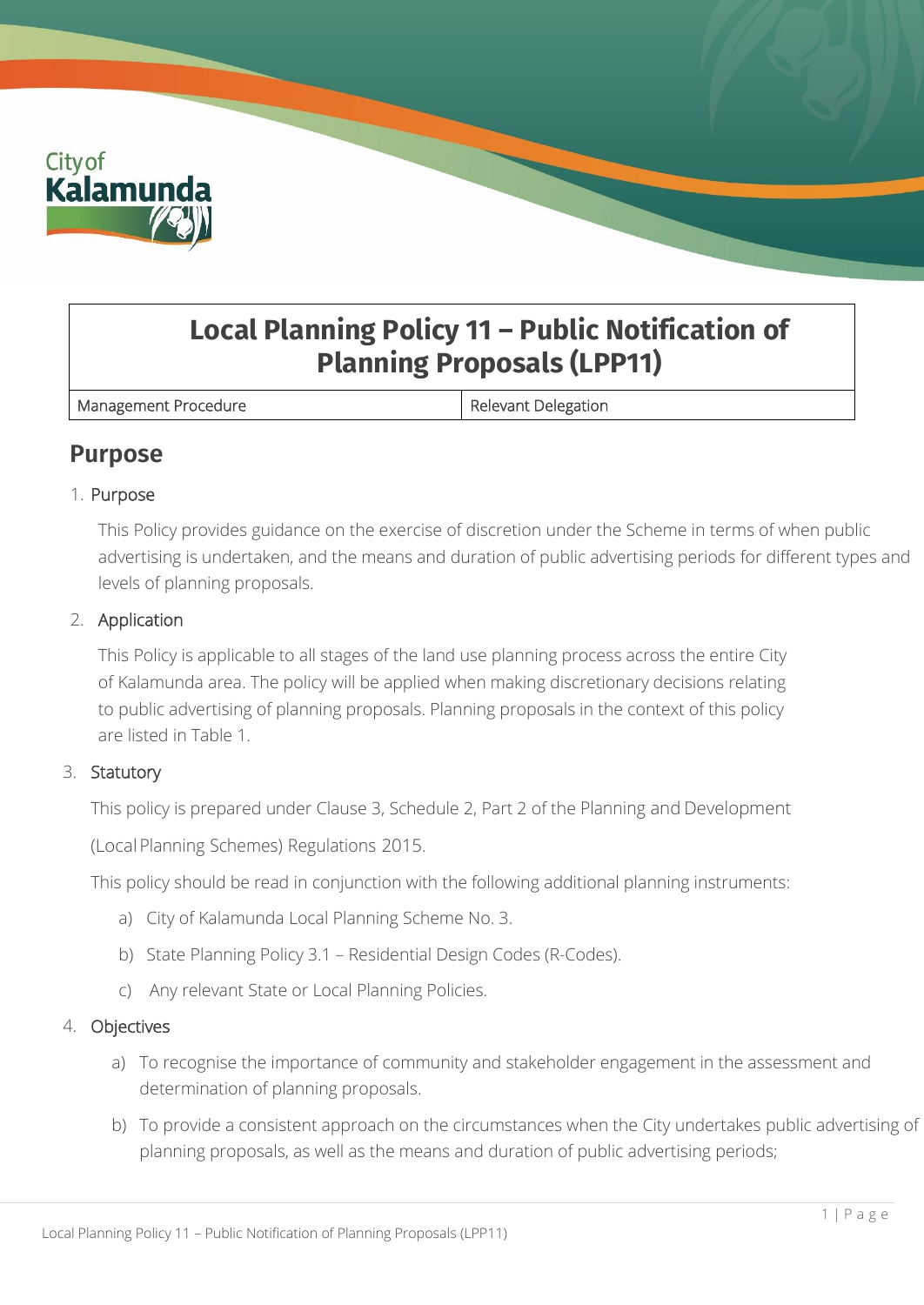

- c) To recognise not all planning proposals should be advertised in the same manner, and that discretion should be applied on a case by case basis given the varying significance, scale and nature of proposals received by the City;
- d) To recognise the balance between the need for the community to be informed of, and have reasonable opportunity to provide input into planning proposals and the timely and accurate determination of planning proposals;
- e) Within the operative statutory framework, to achieve an appropriate balance between the
	- i. Community's reasonable expectations and the applicants' development entitlements; and
- f) To encourage a practical administrative process of public advertising for planning proposals.

## 5. Structure

| Purpose:                  | Outlines the application and purpose of the policy.                        |
|---------------------------|----------------------------------------------------------------------------|
| <b>Policy Statement:</b>  | Provides guidance on public notification requirements, including duration. |
| <b>Explanatory Notes:</b> | Definitions and further explanation of terms used.                         |

## **Policy Statement**

## 1. Advertising Timeframes and Method

- a) In addition to the requirements of the Planning and Development (Local Planning Schemes) Regulations 2015, Local Planning Scheme No. 3, Residential Design Codes (R- Codes) and any relevant Local Planning Policy, advertising of planning proposals shall generally be undertaken in accordance with the minimum timeframes and methods stipulated in Table 1 of this policy.
- b) Duration of Public Advertising

The duration of advertising is will be in accordance with Table 1 of this policy at the discretion of the Director Development Services.

The commencement date for servicing of notice of the planning proposal is deemed to be one day after the date shown on the letters that are sent to owners and occupiers by the City. Submissions will close at 5pm on the date shown on the advertising material relating to the application. Where submissions are received after this date, staff will make every reasonable effort to make Council aware of submissions received after closure of the notice period.

c) Holiday Periods

An additional 14 days will be added to any notice period prescribed under this Policy where any part of the notification period falls within the following holiday periods:

- i. Between 15 December and 15 January; and
- ii. Between one (1) week prior to, and one (1) week after, Easter Sunday.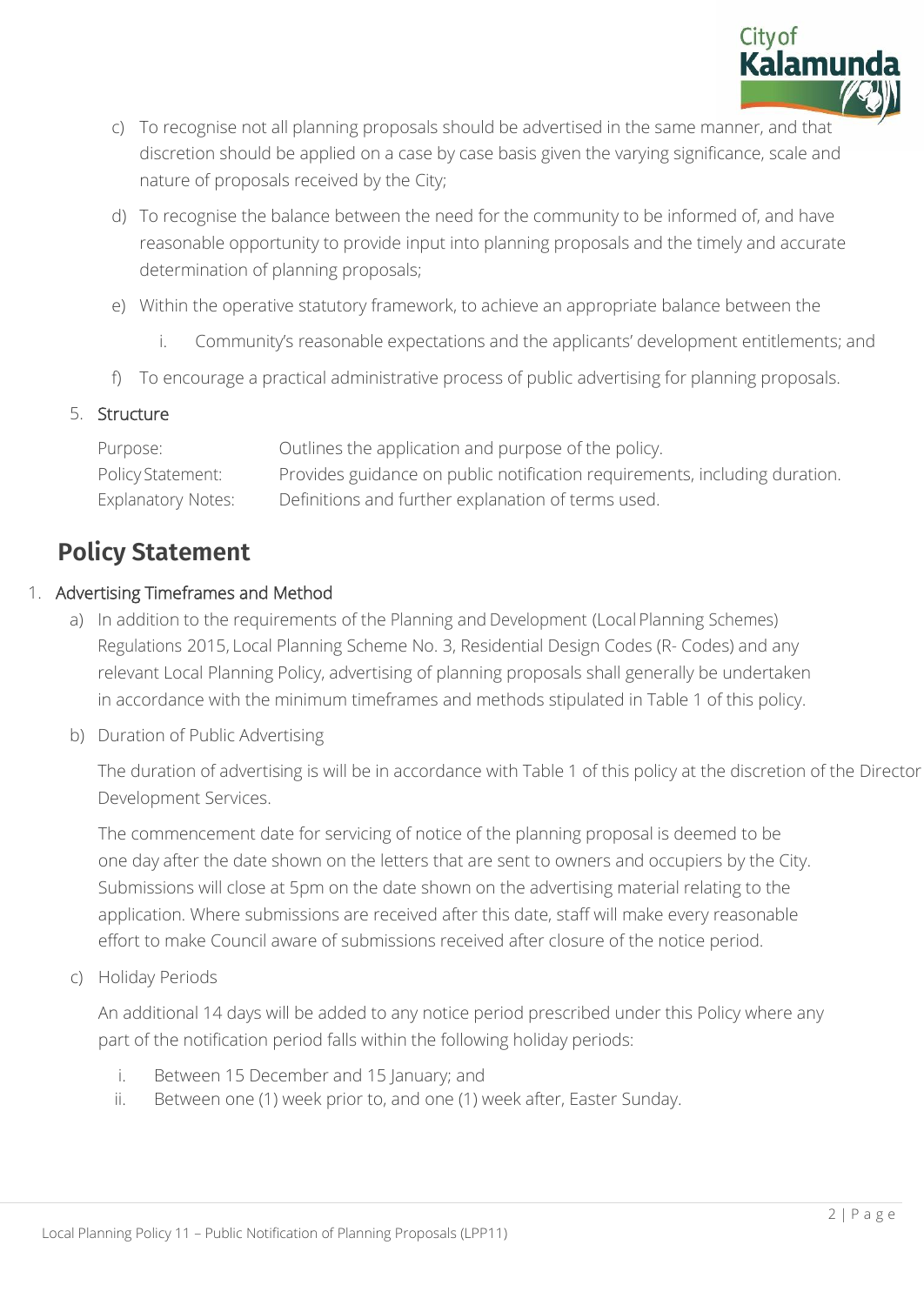

### d) Letters

The City will send letters to all landowners and occupiers affected by a planning proposal as required in this policy.

e) Community Information Session

Where a community information session is recommended by Table 1, it will be held during the public consultation period with invitations extended to Elected Members, surrounding neighbours (as per Table 1 below) and the applicant. The purpose of an information session is for the City's planning staff to assist the public in interpreting the plans for the proposal that will be on display and answer any questions. These sessions are informal and give the community the opportunity to interact with planning staff on a one-on-one basis.

f) Preliminary advertising Local Planning

The City may, depending on the nature of the proposed amendment, undertake preliminary advertising to affected residents and government agencies for a period of 28 days prior to Council giving formal consideration to the proposed amendment for the purpose of formal advertising.

### 2. Advertising Distance

- a) For the purposes of sending letters to owners and occupiers affected by a planning proposal for a district, local or activity centre structure plan, Scheme amendment, local development plan, or significant development application, all properties within the subject area, plus those properties within a distance of 100 metres for urban and commercial zoned land, and 300 metres for rural zoned land, of the boundary of the subject area be included. In zones with larger lots, or where there is a clear transport or activity corridor that leads to the subject area, this distance may be increased at the discretion of the City.
- b) Where separation distances or buffers are identified/recommended for a planning proposal under a State Planning Policy or Environmental Protection Policy/Guidance Statement, the advertising distance shall be consistent with the buffer/separation distance recommended within those documents.

Where the City is considering a standard development application under the Local Planning Scheme and discretion is primarily being applied to the use of the land, advertising is required to landowners and occupiers of all abutting properties (those sharing any common boundary), and including directly and diagonally opposite or those separated by a road, right of way, private access way or pedestrian access way (for examples, refer to figure 1 below). Where the standard development application primarily relates to works and a variation or design principle assessment is being considered, advertising should be undertaken with the landowner specifically affected by the particular variation(s) under the Scheme.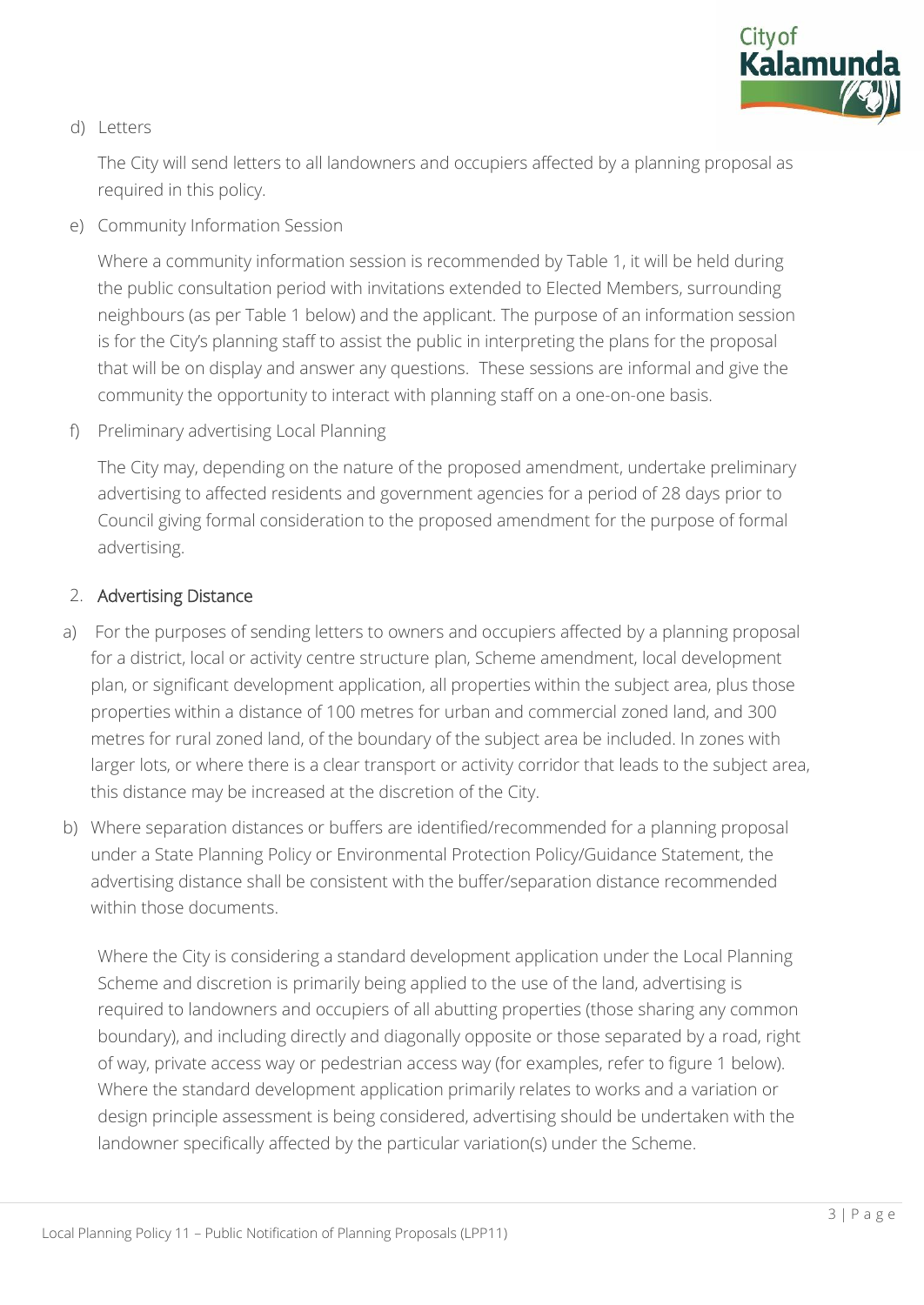

c) Where a Local Planning Strategy, structure plan, scheme amendment or local planning policy affects a large or indistinct geographical area in the City, it may not be feasible to write letters to all owners and occupiers affected by the proposal. The City will however make all reasonable endeavours to communicate with affected owners and occupiers using other methods.

## Figure 1



## **Development Application Advertising**

## 1. Advertising under the Local Planning Scheme No.3

The following types of applications will be generally advertised in accordance with the 'Standard Development Application – Scheme Advertising' row in Table 1 of this policy:

- a) The use is identified as an 'A' (advertise) use under the zoning table of the Scheme.
- b) The use is not specifically referred to in the zoning table of the Scheme.
- c) The proposal is deemed to be a non-conforming land use.
- d) Proposes a variation to a development requirement under the Scheme.

Notwithstanding the above, the City may elect to undertake advertising for a use that is identified as a 'D' (discretionary) under the zoning table of the Scheme, where in the opinion of the City, the use will have the potential to unduly impact on neighbouring landowners.

## 2. Residential Design Codes

This Policy does not interfere with the principles of consultation prescribed under State Planning Policy 3.1: Residential Design Codes (R-Codes). Where a development application proposes a design principle assessment under the R-Codes, it will be advertised to only those landowners, which in the opinion of the City are likely to be directly affected. In this respect, there are instances where advertising will not be undertaken given a design principle assessment is a matter of technical opinion and will not adversely impact an adjoining residential property owner.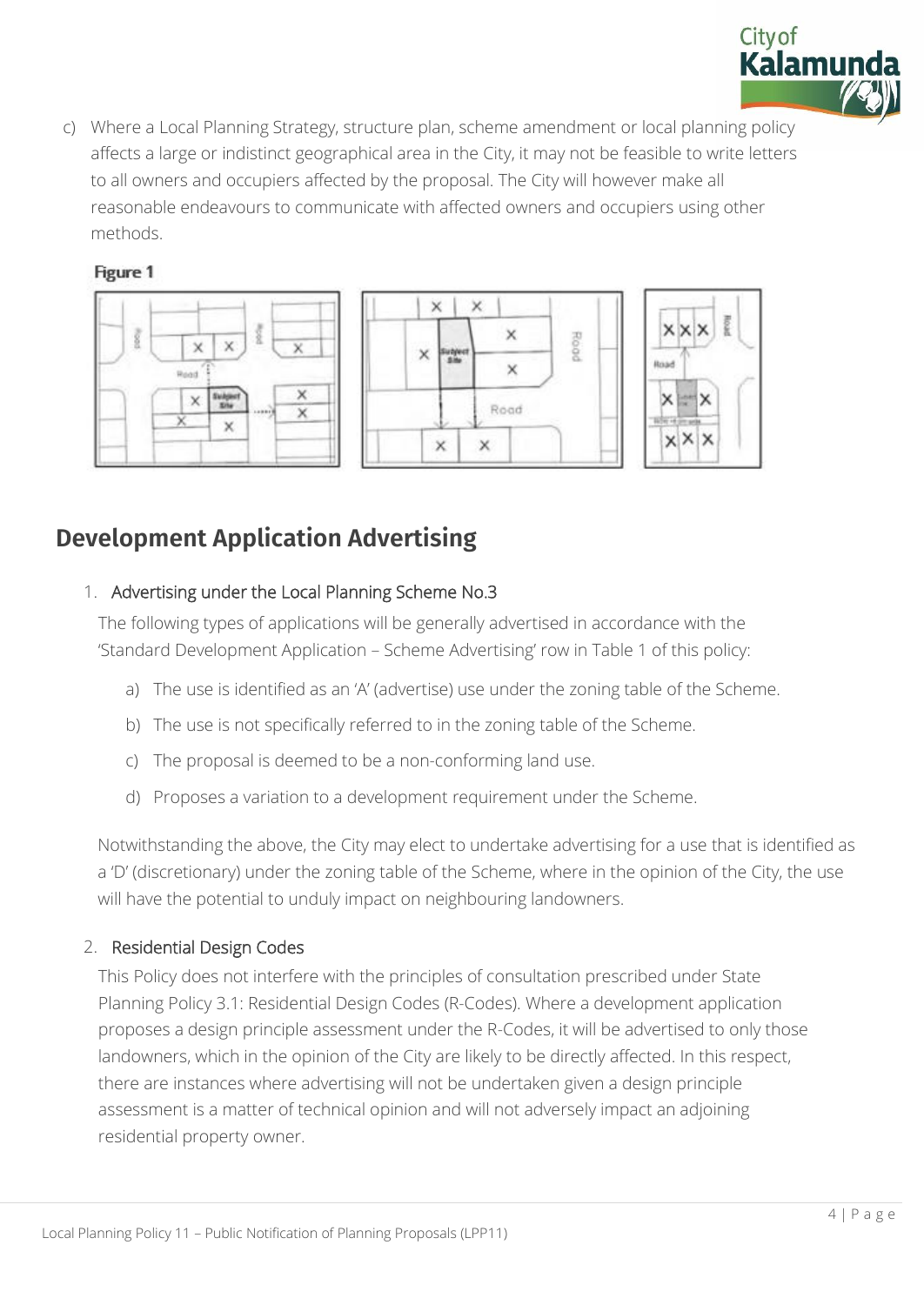

Advertising is not required to be undertaken by the City where an applicant undertakes their own advertising after first confirming with the City the relevant affected landowners, and submit evidence to the City of the following:

- a) A statement detailing the site address and nature of the proposal;
- b) A site plan, floor plan and elevations of the proposal;
- c) Specific information identifying the part of the proposed development that does not meet the deemed-to-comply requirements of the R-Codes; and
- d) The full name and contact details of the owners, a statement indicating no objection to the proposal, and signatures from all owners affected by the proposal on all of the abovementioned documents.

## 3. Significant Development Applications

Significant development applications are applications which are determined by the City to be of significant planning interest to the community. At the discretion of the Director Development or the Manager Approval Services, a development may be deemed to be significant where one or more of the following criteria apply:

- a) Residential development that comprises ten (10) or more dwellings;
- b) Development that is greater than 10 metres in height (excluding Industrial development);
- c) Commercial or Industrial development directly abutting land used for residential purposes;
- d) Development that in the opinion of the City will have a significant impact upon the significance of a Heritage Place;
- e) The planning proposal will likely result in a significant adverse amenity impact on the community by virtue of traffic, noise, dust, odour vibration, or other impacts.
- f) Development that qualifies for determination by the Joint Development Assessment Panel; or
- g) Development not referred to in items 1 through 6 above but which, in the opinion of the Manager Approval Services is:
	- i. Of a complex or contentious nature;
	- ii. Likely to be of significant interest to the community;
	- iii. Has urban design, streetscape, building bulk, scale or design impacts;
	- iv. Is located on a prominent or significant site;
	- v. Involves unusual or unconventional design elements; or
	- vi. Is likely to benefit from DRP consideration.

## 4. Amendment to Structure Plans

 Advertising will not be required where a planning proposal incorporates an amendment to an approved structure plan that does not:

- a) Materially alter the purpose and intent of a structure plan;
- b) Change the intended lot/dwelling yield by more than 10%;
- c) Adversely impact on the amenity of adjoining.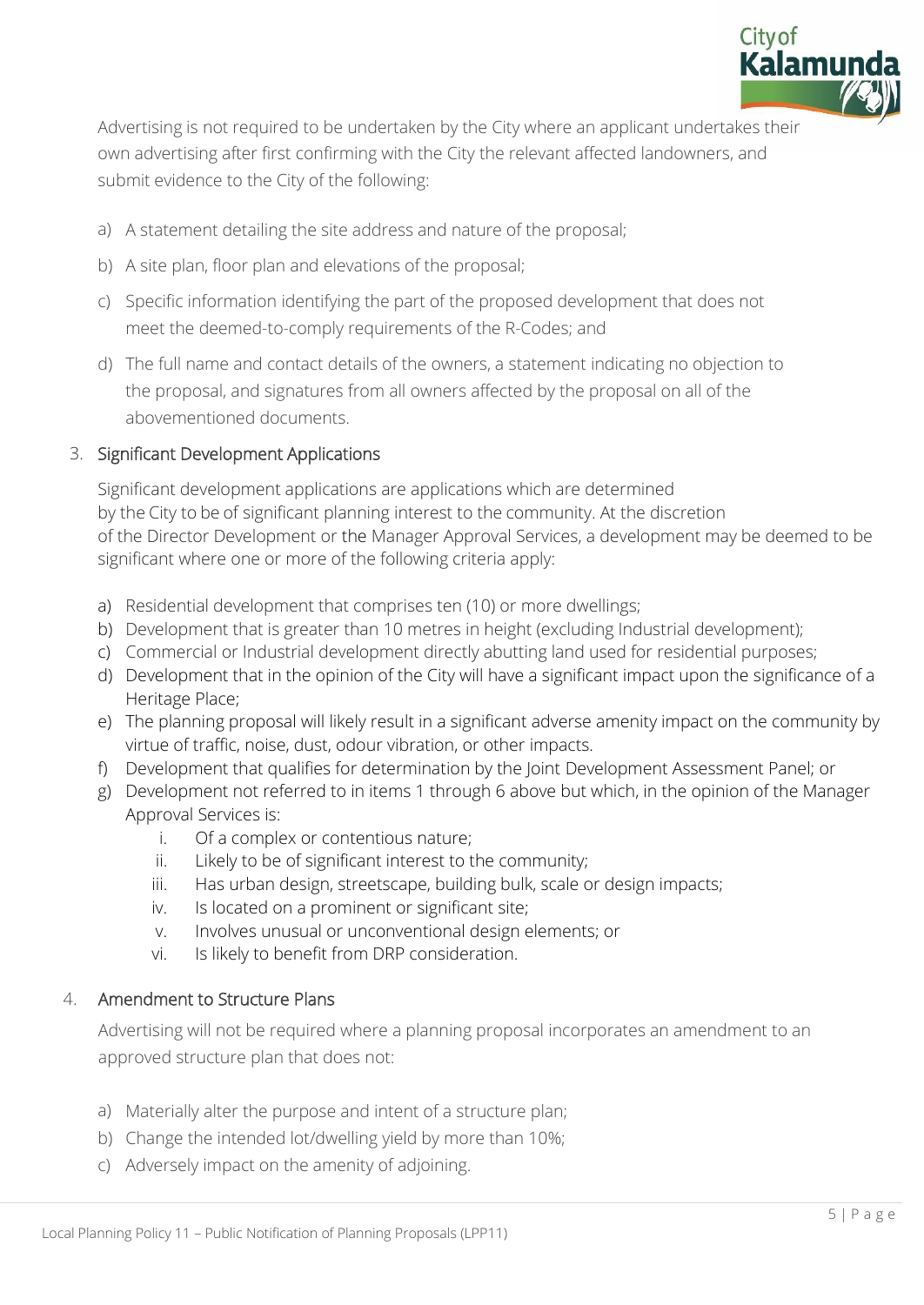

- d) Restrict the use and development of adjoining land; and
- e) Significantly impact on infrastructure provision or impact on the environment.

## 5. Request to change Public Advertising Periods

Planning proposals are usually required to be processed within target timeframes, however there may be circumstances where submissions are received after the closing dates of the advertising period. In these cases, the City will consider requests for extensions to the advertising period prescribed in this Policy based on the individual reasons and merit of the request and how this may affect processing timeframes.

## 6. Availability of Documents

All plans and documents forming part of the proposal shall be made available for public viewing and access during the public advertising period of that proposal. The completion of the Application for Development Approval form and the City's Development Application Checklist will be taken as agreement for the plans and/or documents to be included on the City's social media platform website, unless advised otherwise by the applicant.

## 7. Form of Submissions

- a) Submissions must be in writing, either by letter or electronically via email and signed by, and include the address, phone number and email address of, the author of the submission.
- b) Submissions that are not legible or, in the opinion of the City, contain content that is deemed to be not relevant to the matter being considered, or that contain inappropriate or defamatory content will not be accepted by the City.
- c) If the text of a submission is to be included in the report, the author's personal details i. Will not be identified.
- d) Where an interested party does not respond to an invitation to make a submission on a planning proposal, Council will not view this as necessarily signifying no objection to that proposal.

## 8. Submissions Reported to Council

Officer reports to Council will include a summary of the issues raised in any of the submissions received as part of the consultation process. If the text of a submission is to be included in the report, the author's personal details will not be identified. Full copies of submissions will be made available to Elected Members as a confidential attachment but will not be available to members of the public unless required by law.

## 9. Opportunity for applicant to respond to submissions

The City will give a summary of written submissions to the applicant to provide the applicant the opportunity to respond to issues raised in any submissions where necessary. Personal details of submitters will not be provided to the applicant.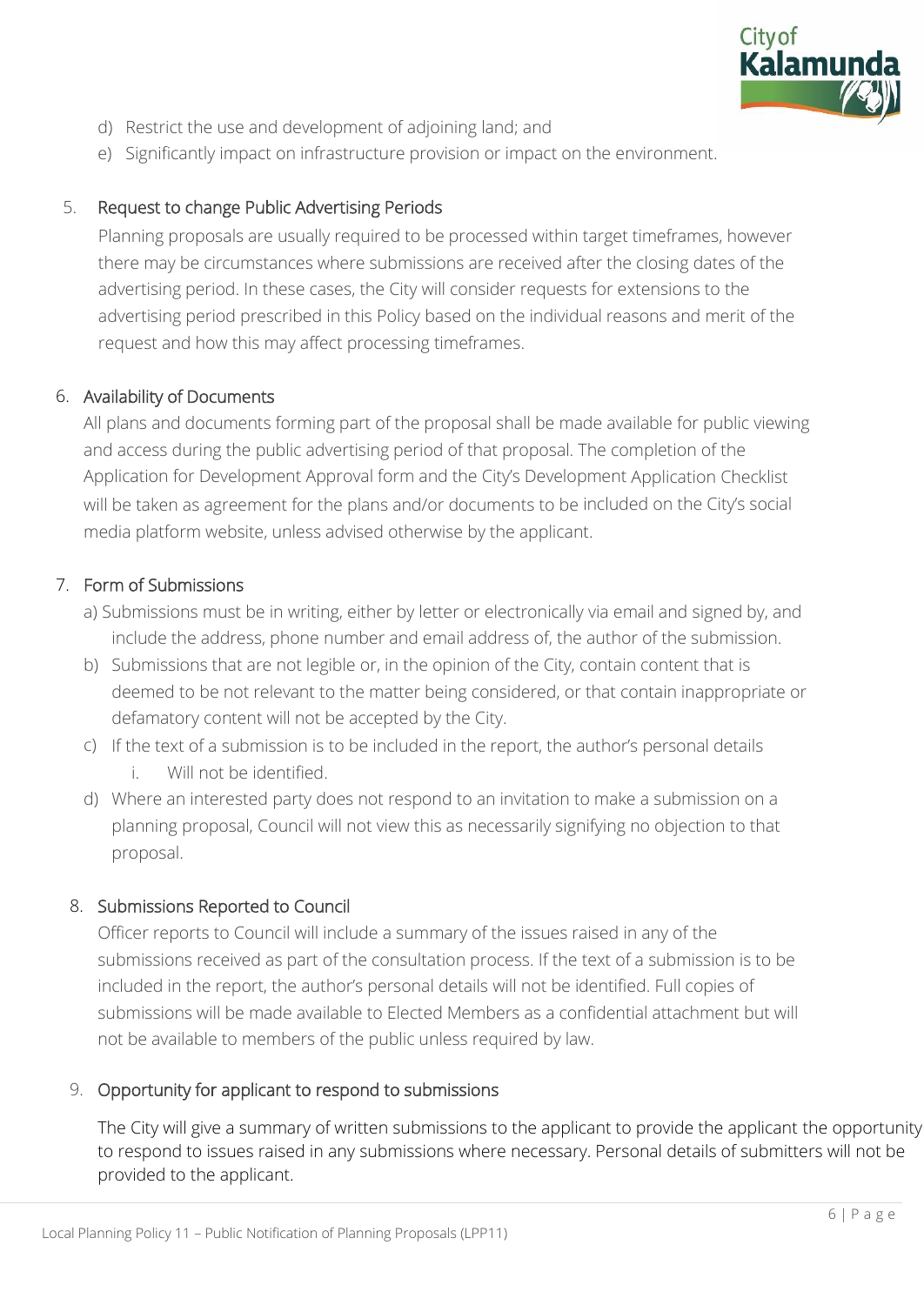

#### 10. Council Meetings

- a) Where a planning proposal is scheduled to be considered at a Committee or Council meeting, the applicant, owner and all authors of written submissions will be advised of the date and time of the Committee/Council meeting.
- b) The applicant, owner and all persons who made a public submission will be advised of the decision of Council in the form of a written notification following the decision.

### 11. Additional public notice of proposal previously advertised

- a)Where a planning proposal is subsequently modified to its final determination, contrary to the comments received; or
- b) Where an application to amend an existing planning approval is received under clause 8.3 of the Scheme and the proposal is determined to require advertising, additional public advertising may be undertaken.

### 12. Variations to this Policy

The Council or the City may, where it is of the opinion that reasonable opportunity has not been provided to the community to comment on a proposal, determine that the provisions of this policy be varied and may substitute such other provisions as it considers necessary for the particular proposal.

| Legislation      | Planning and Development (Local Planning Schemes) Regulations 2015 |  |  |  |  |  |
|------------------|--------------------------------------------------------------------|--|--|--|--|--|
| Adopted          | 19 December 2017 OCM 247/2017, OCM 76/2020                         |  |  |  |  |  |
| Reviewed         | 26 May 2020                                                        |  |  |  |  |  |
| Next Review Date |                                                                    |  |  |  |  |  |